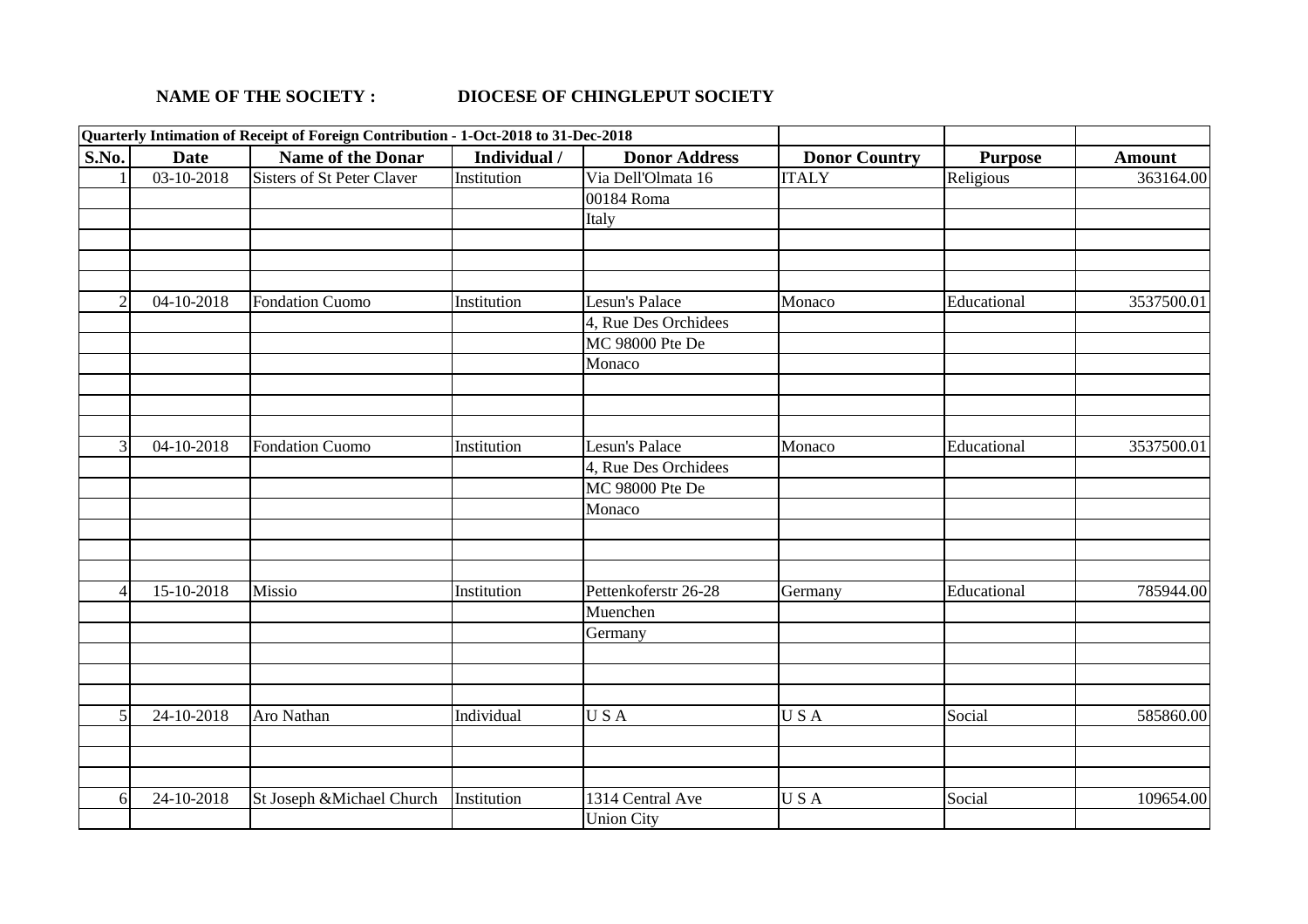|        |            |                              |             | N J 0787 - 3124                     |                       |             |           |
|--------|------------|------------------------------|-------------|-------------------------------------|-----------------------|-------------|-----------|
|        |            |                              |             | USA                                 |                       |             |           |
|        |            |                              |             |                                     |                       |             |           |
|        |            |                              |             |                                     |                       |             |           |
|        |            |                              |             |                                     |                       |             |           |
| $\tau$ | 24-10-2018 | Abraham Orapankal            | Individual  | 398 Country Rd 513                  | USA                   | Social      | 146285.00 |
|        |            |                              |             | California                          |                       |             |           |
|        |            |                              |             | N J 07830 - 4158                    |                       |             |           |
|        |            |                              |             | USA                                 |                       |             |           |
|        |            |                              |             |                                     |                       |             |           |
|        |            |                              |             |                                     |                       |             |           |
|        |            |                              |             |                                     |                       |             |           |
| 8      | 24-10-2018 | Fr Panimayakumar Gaspar      | Individual  | 5371 Amboy Road                     | USA                   | Social      | 109654.00 |
|        |            |                              |             | Staten Isalnd                       |                       |             |           |
|        |            |                              |             | Newyork 10312                       |                       |             |           |
|        |            |                              |             | USA                                 |                       |             |           |
|        |            |                              |             |                                     |                       |             |           |
|        |            |                              |             |                                     |                       |             |           |
|        |            |                              |             |                                     |                       |             |           |
| 9      | 12-11-2018 | <b>DKA</b> Austria           | Institution | Hilfswerk Der                       | Austria               | Educational | 352670.00 |
|        |            |                              |             | Katholischen Jungschar              |                       |             |           |
|        |            |                              |             | Wilhelminenstrasse                  |                       |             |           |
|        |            |                              |             | <b>1160 Wien</b>                    |                       |             |           |
|        |            |                              |             | Austria                             |                       |             |           |
|        |            |                              |             |                                     |                       |             |           |
|        |            |                              |             |                                     |                       |             |           |
|        |            |                              |             |                                     |                       |             |           |
| 10     | 26-11-2018 | Kirche In Not                | Institution | Bishof - Kindermann Str .23 Germany |                       | Religious   | 399521.50 |
|        |            |                              |             | 61462 Konigstein                    |                       |             |           |
|        |            |                              |             | Germany                             |                       |             |           |
|        |            |                              |             |                                     |                       |             |           |
|        |            |                              |             |                                     |                       |             |           |
|        |            |                              |             |                                     |                       |             |           |
| 11     | 26-11-2018 | <b>Littleway Association</b> | Institution | <b>Sacred Heart House</b>           | <b>United Kingdom</b> | Social      | 196974.00 |
|        |            |                              |             | 119, Cedars Road                    |                       |             |           |
|        |            |                              |             | Clapham Common                      |                       |             |           |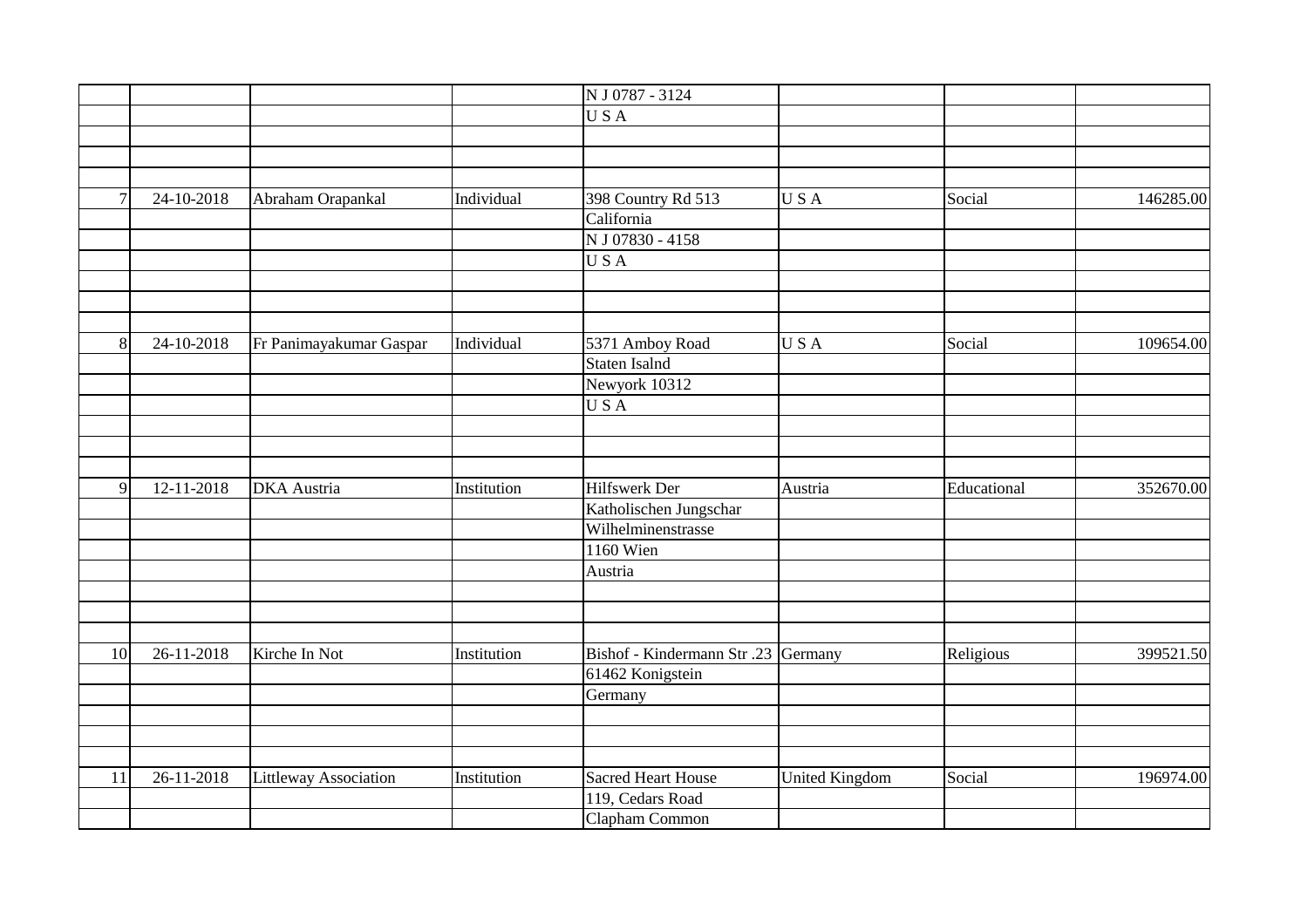|    |            |                              |             | London Sws Opr                                     |                       |             |            |
|----|------------|------------------------------|-------------|----------------------------------------------------|-----------------------|-------------|------------|
|    |            |                              |             | <b>United Kingdom</b>                              |                       |             |            |
|    |            |                              |             |                                                    |                       |             |            |
|    |            |                              |             |                                                    |                       |             |            |
|    |            |                              |             |                                                    |                       |             |            |
| 12 | 26-11-2018 | <b>Littleway Association</b> | Institution | <b>Sacred Heart House</b>                          | <b>United Kingdom</b> | Religious   | 271328.00  |
|    |            |                              |             | 119, Cedars Road                                   |                       |             |            |
|    |            |                              |             | Clapham Common                                     |                       |             |            |
|    |            |                              |             | London Sws Opr                                     |                       |             |            |
|    |            |                              |             | <b>United Kingdom</b>                              |                       |             |            |
|    |            |                              |             |                                                    |                       |             |            |
|    |            |                              |             |                                                    |                       |             |            |
|    |            |                              |             |                                                    |                       |             |            |
| 13 | 04-12-2018 | Kath Pfarramt                | Institution | Dorfstr.31                                         | Germany               | Social      | 111458.00  |
|    |            |                              |             | 88299 Leutkirch                                    |                       |             |            |
|    |            |                              |             | Herlazhofen                                        |                       |             |            |
|    |            |                              |             | Germany                                            |                       |             |            |
|    |            |                              |             |                                                    |                       |             |            |
|    |            |                              |             |                                                    |                       |             |            |
|    |            |                              |             |                                                    |                       |             |            |
| 14 | 06-12-2018 | Missio                       | Institution | Pettenkoferstr 26-28                               | Germany               | Religious   | 1240863.00 |
|    |            |                              |             | Muenchen                                           |                       |             |            |
|    |            |                              |             | Germany                                            |                       |             |            |
|    |            |                              |             |                                                    |                       |             |            |
|    |            |                              |             |                                                    |                       |             |            |
|    |            |                              |             |                                                    |                       |             |            |
| 15 | 11-12-2018 | Kidermissionswerk            | Institution | Stephanstrabe 35                                   | Germany               | Religious   | 593512.50  |
|    |            |                              |             | 520624 Aachen                                      |                       |             |            |
|    |            |                              |             | Germany                                            |                       |             |            |
|    |            |                              |             |                                                    |                       |             |            |
|    |            |                              |             |                                                    |                       |             |            |
|    |            |                              |             |                                                    |                       |             |            |
| 16 | 20-12-2018 | Archdiocese Caritas Prague   | Institution | <b>International Cooperation Ce Czech Republic</b> |                       | Educational | 335474.00  |
|    |            |                              |             | Londynska 44                                       |                       |             |            |
|    |            |                              |             | 12000 Praha 2                                      |                       |             |            |
|    |            |                              |             | Czech Republic                                     |                       |             |            |